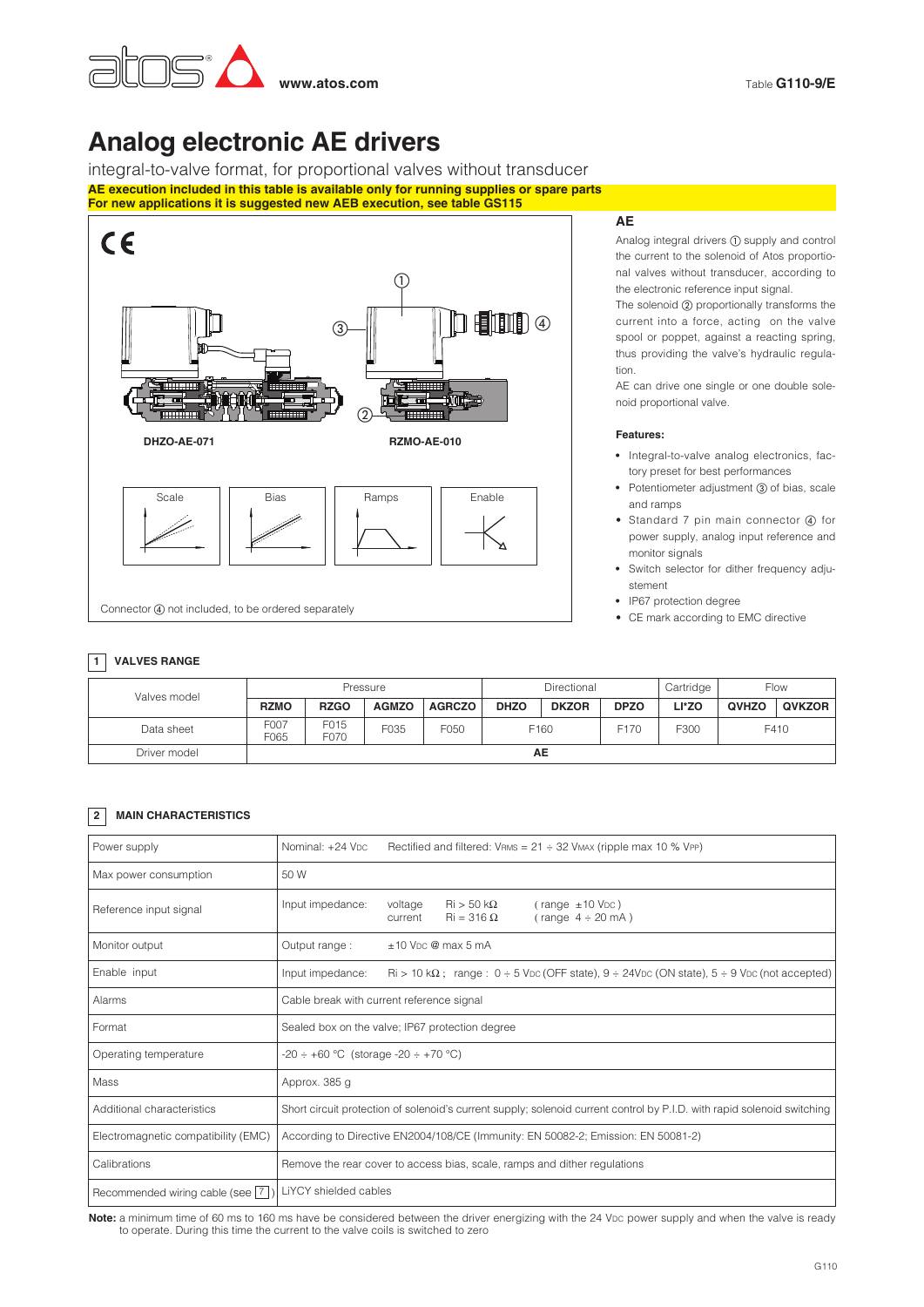#### **3 CONNECTIONS AND SETTINGS**



#### **3.1 Main connector- 7 pin**  $\mathcal{A}$

| <b>PIN</b> | <b>SIGNAL</b>  |                                                                                                                                                                      | <b>NOTES</b>                                                                                             |                                                                                  |                                                                           |                        |
|------------|----------------|----------------------------------------------------------------------------------------------------------------------------------------------------------------------|----------------------------------------------------------------------------------------------------------|----------------------------------------------------------------------------------|---------------------------------------------------------------------------|------------------------|
| A          | $V +$          | Power supply 24 Vpc for solenoid power stage and driver logic                                                                                                        | Input - power supply                                                                                     |                                                                                  |                                                                           |                        |
| B          | V <sub>0</sub> | Power supply 0 V <sub>DC</sub> for solenoid power stage and driver logic                                                                                             | Gnd - power supply                                                                                       |                                                                                  |                                                                           |                        |
|            | <b>AGND</b>    | Ground - signal zero for MONITOR signal                                                                                                                              | Gnd - analog signal                                                                                      |                                                                                  |                                                                           |                        |
| Ċ          | <b>ENABLE</b>  | Enable (24 V <sub>DC</sub> ) or disable (0 V <sub>DC</sub> ) the driver<br>With /Q option: ENABLE signal replaces AGND on pin C; MONITOR signal is reffered to pin B | Input - on/off signal                                                                                    |                                                                                  |                                                                           |                        |
| D          | INPUT+         | Reference analog differential input: ±10 Vpc maximum range<br>For single solenoid valves the reference input is $0 \div 10$ V <sub>DC</sub>                          | Input - analog signal                                                                                    |                                                                                  |                                                                           |                        |
| E          | <b>INPUT-</b>  | For double solenoid valves the reference input is $\pm 10$ Vpc                                                                                                       |                                                                                                          |                                                                                  |                                                                           |                        |
| F          | <b>MONITOR</b> | Monitor analog output: $\pm 5$ V <sub>DC</sub> maximum range (1V monitor = 1A coil current)<br>For single solenoid valves:<br>For double solenoid valves:            | $0 \div 5$ V <sub>DC</sub><br>$0 \div 5$ V <sub>DC</sub><br>$+5$ V <sub>DC</sub><br>$±5$ V <sub>DC</sub> | referred to pin C<br>referred to pin B<br>referred to pin C<br>referred to pin B | (for /l option)<br>(for/Q option)<br>(for /l option)<br>(for $/Q$ option) | Output - analog signal |
| G          | <b>EARTH</b>   | Internally connected to the driver housing                                                                                                                           |                                                                                                          |                                                                                  |                                                                           |                        |

### **4 OPTIONS**

Standard driver execution provides on the 7 pin main connector:

| Power supply           | - 24 Vpc must be appropriately stabilized or rectified and filtered; a 2.5 A safety fuse is required in series to the driver power supply. |
|------------------------|--------------------------------------------------------------------------------------------------------------------------------------------|
|                        | Apply at least a 10000 $\mu$ F/40 V capacitance to single phase rectifiers or a 4700 $\mu$ F/40 V capacitance to three phase rectifiers    |
| Reference input signal | - analogue differential input with $\pm 10$ Vpc nominal range (pin D,E), proportional to desired coil current                              |
| Monitor output signal  | - analog output signal proportional to the actual valve's coil current (1V monitor = 1A coil current)                                      |

Atos drivers are CE marked according to the applicable directives (e.g. Immunity/Emission EMC Directive).

Installation, wirings and start-up procedures must be performed according to the general prescriptions shown in tech table **F003**.

The electrical signals of the valve (e.g. monitor signals) must not be directly used to activate safety functions, like to switch-ON/OFF the machine's safety components, as prescribed by the European standards (Safety requirements of fluid technology systems and components-hydraulics, EN-982)

Following options are available to adapt standard execution to special application requirements:

#### **4.1 Option /I**

It provides the  $4 \div 20$  mA current reference signal instead of the standard  $\pm 10$  V<sub>DC</sub>; Monitor output signal is still the standard  $\pm 10$  V<sub>DC</sub>.

It is normally used in case of long distance between the machine control unit and the valve or whenever the reference signal can be affected by electrical noise; the valve functioning is disabled in case of reference signal cable breakage.

#### **4.2 Option /Q**

It provides the possibility to enable or disable the valve functioning without cutting the power supply (the valve functioning is disabled but the driver current output stage is still active). To enable the driver supply a 24 VDC on the enable input signal.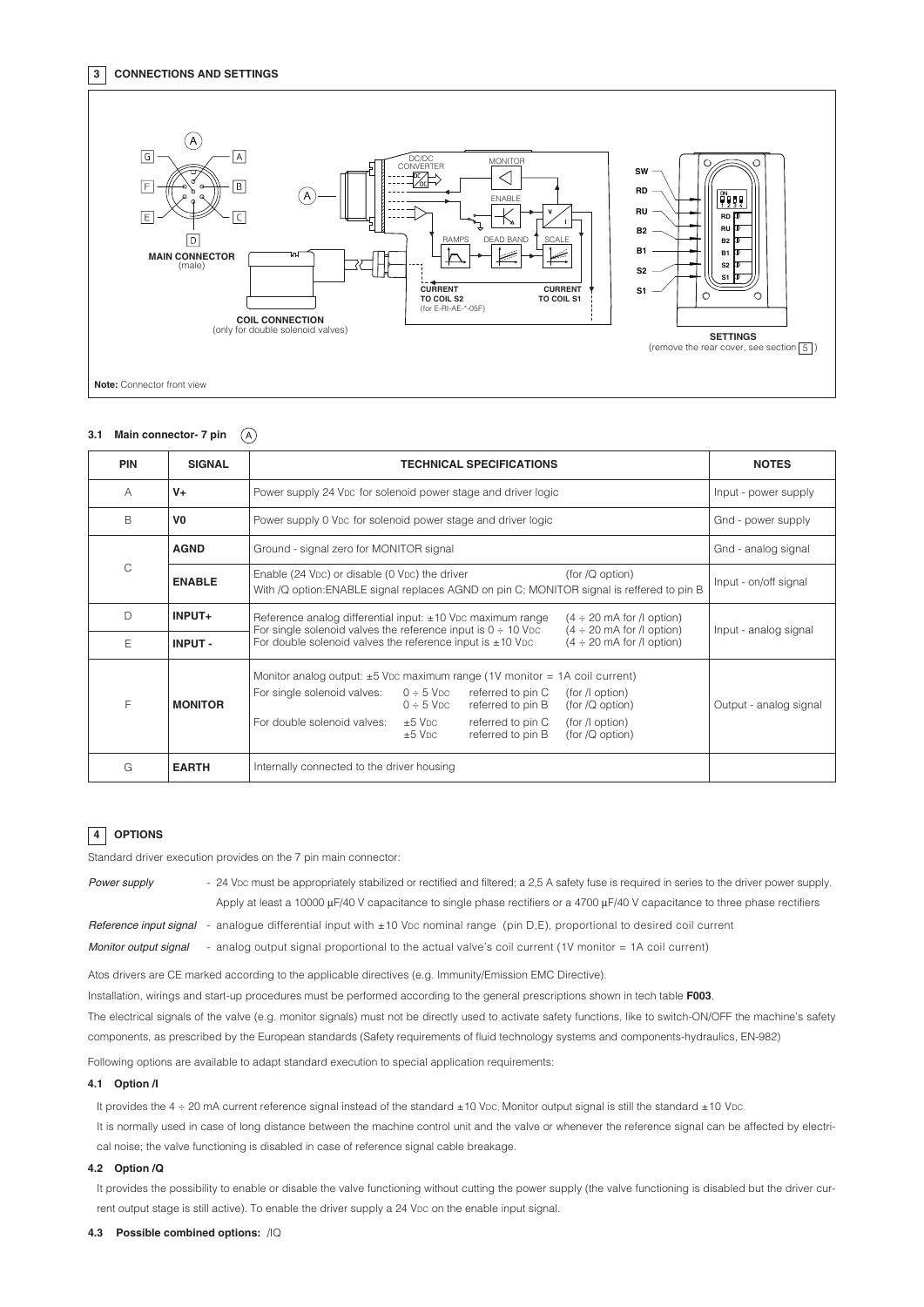# **5 SETTINGS**